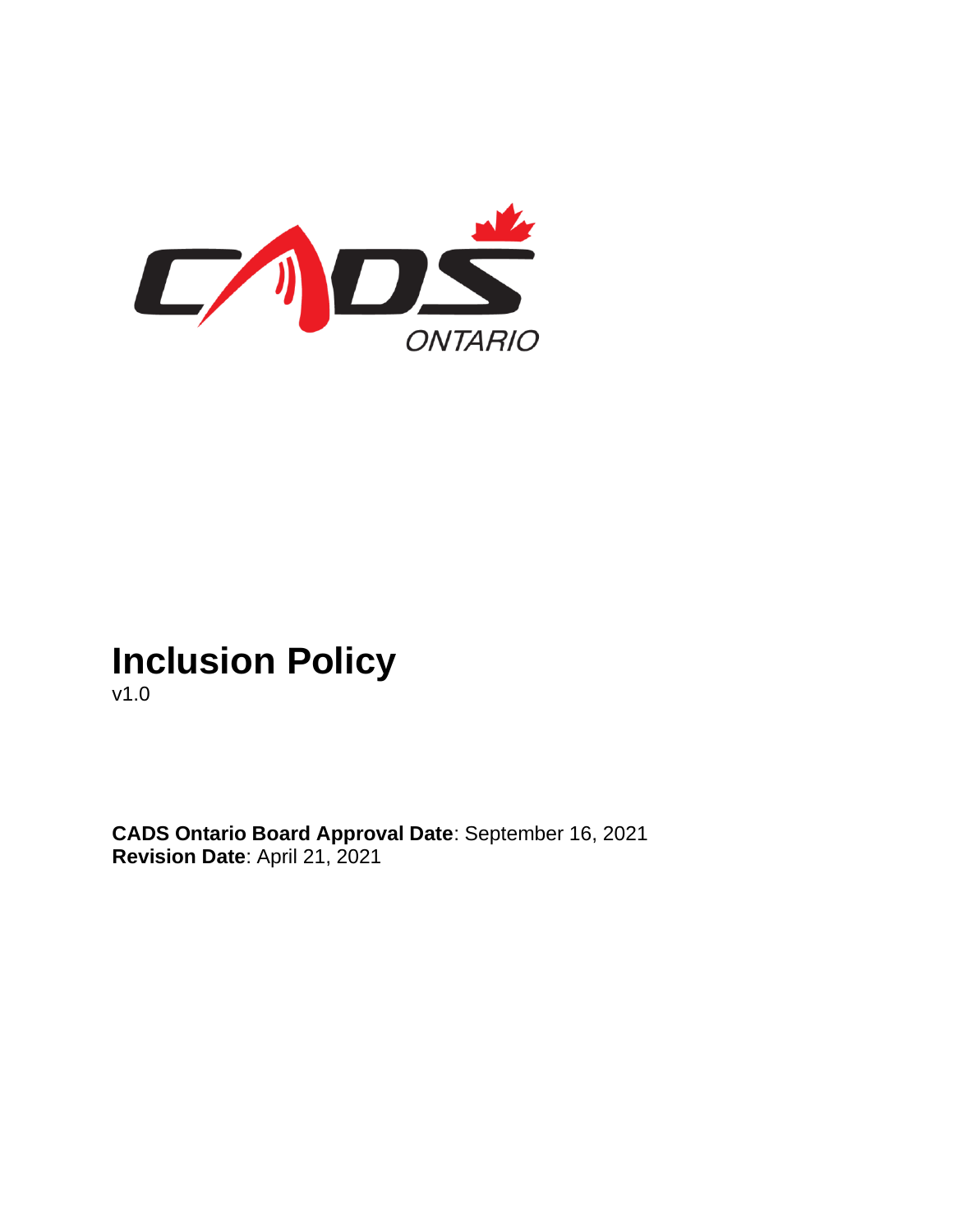

#### **PURPOSE**

Sport plays a major role in promoting the inclusion of all groups in society. CADS ONTARIO is committed to inclusive and available sport to all persons in Ontario.

CADS ONTARIO is committed to the achievement of sport equity and equal opportunity, including the establishment and maintenance of an organizational and sport environment whereby all Registrants have the opportunity to contribute to the sport to their maximum potential.

## **APPLICATION**

This Inclusion Policy covers participation by Registrants, service delivery by CADS ONTARIO, and selection/election of voluntary committees and coaching appointments.

CADS ONTARIO is committed to the principle and practice of fair and equitable allocation of resources and opportunities for all Ontario residents regardless of race, and ancestry, place of origin, colour, ethnic origin, citizenship, creed, sex (gender), sexual orientation, sexual identification, disability, age, marital status or family status.

CADS ONTARIO will take strong and clear initiatives to encourage participation by people with disabilities, women, Indigenous people, children in low income families, new Canadians, members of the LGBTQ community, and other minority groups.

## **1. DEFINITIONS:**

| Access:   | Refers to the ability of all Registrants, staff and potential<br>participants, to be able to access and participate in any of<br>the organizational activities of CADS ONTARIO.   |
|-----------|-----------------------------------------------------------------------------------------------------------------------------------------------------------------------------------|
| Conduct:  | The manner in which a person behaves, especially on a<br>particular occasion or in a particular context.                                                                          |
| Equality: | For the purposes of this policy is defined as "of the same"<br>quantity, size, number, degree, value, intensity" and "having<br>the same rights, privileges, ability, rank, etc." |
| Equity:   | For the purposes of this policy is defined as "justice,<br>impartiality; the giving or desiring to give each person their<br>due; anything that is fair."                         |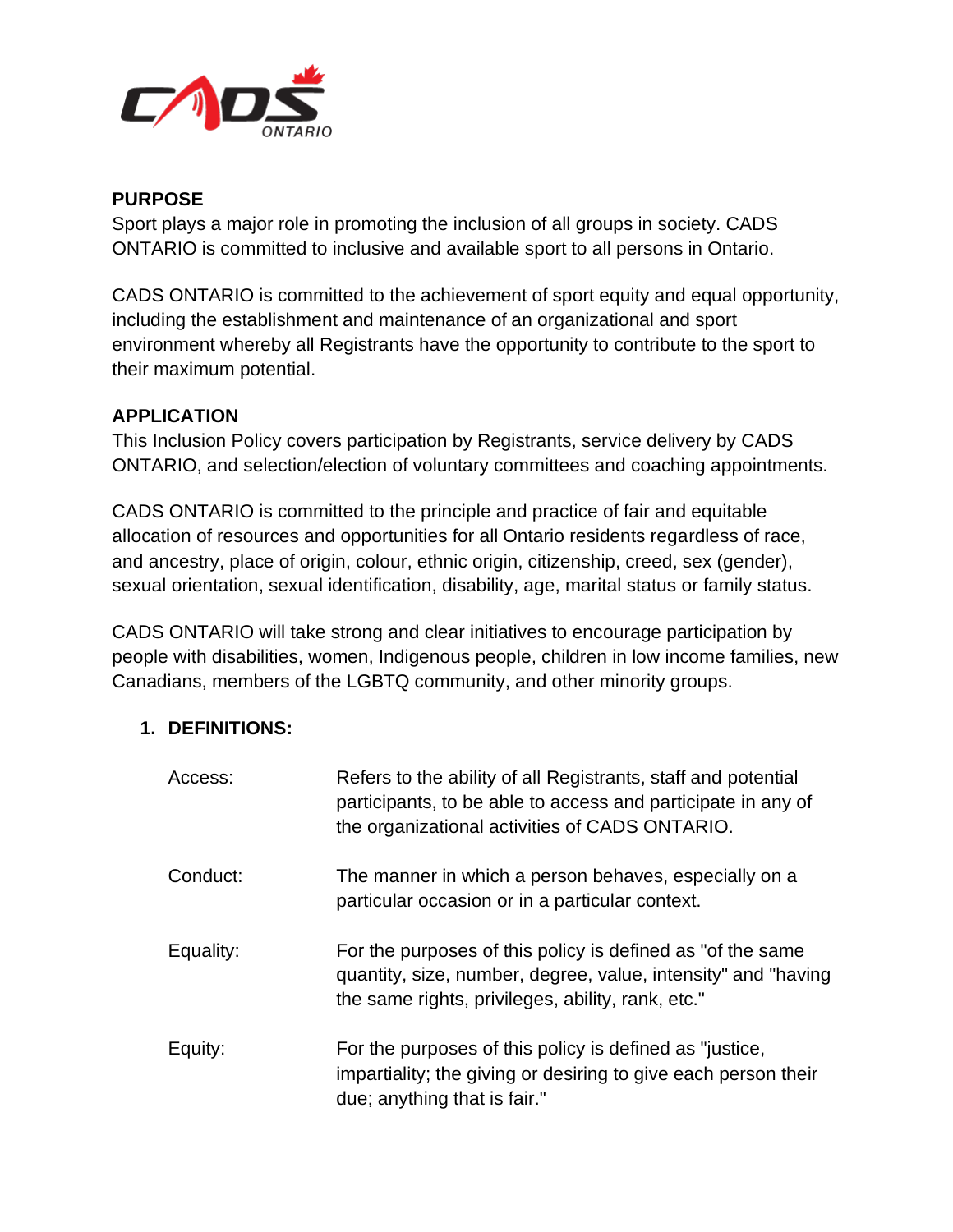

| Event:                | Means any CADS ONTARIO competition, program or CADS<br><b>ONTARIO-organized activity.</b>                                                                                                                                                                                                                                                                                                                                                                                                                                                                                                                                                                                                  |
|-----------------------|--------------------------------------------------------------------------------------------------------------------------------------------------------------------------------------------------------------------------------------------------------------------------------------------------------------------------------------------------------------------------------------------------------------------------------------------------------------------------------------------------------------------------------------------------------------------------------------------------------------------------------------------------------------------------------------------|
| Inclusion:            | Inclusion is recognizing our universal "oneness" and<br>interdependence. Inclusion is recognizing that as people, we<br>are "one" even though we are not the "same". The act of<br>inclusion means fighting against exclusion - i.e., racism,<br>sexism, ableism, etc., Inclusion also involves assuring that<br>support systems (where applicable, adaptive equipment,<br>etc.), are available to those who need such support.                                                                                                                                                                                                                                                            |
| Registrants:          | Those individuals who participate in the activities of CADS<br>ONTARIO. Registrants include athletes, coaches, officials,<br>administrators, volunteers, directors, officers, committee<br>members and individuals recognized previously by the<br>organization. In all cases, such individuals are registered<br>with an CADS ONTARIO club, a Member or with the<br>organization directly. The term Registrant is also taken to<br>mean CADS ONTARIO clubs that are registered with the<br>organization's Members. Registrants are not members of the<br>organization but may be charged registration fees in order to<br>participate in the programs and activities of the organization. |
| <b>Sports Equity:</b> | Refers to fairness in sport, equality of access, recognizing<br>inequalities and taking steps to address them. It is the<br>principle and process of allocating resources, programs,<br>opportunities and decision making fairly. It is about changing<br>the culture and structure of sport to ensure that it becomes<br>equally accessible to all members of society, whatever their<br>age, ability, sex (gender), sexual orientation, sexual<br>identification, race, ethnicity, family status or social/economic<br>status.                                                                                                                                                           |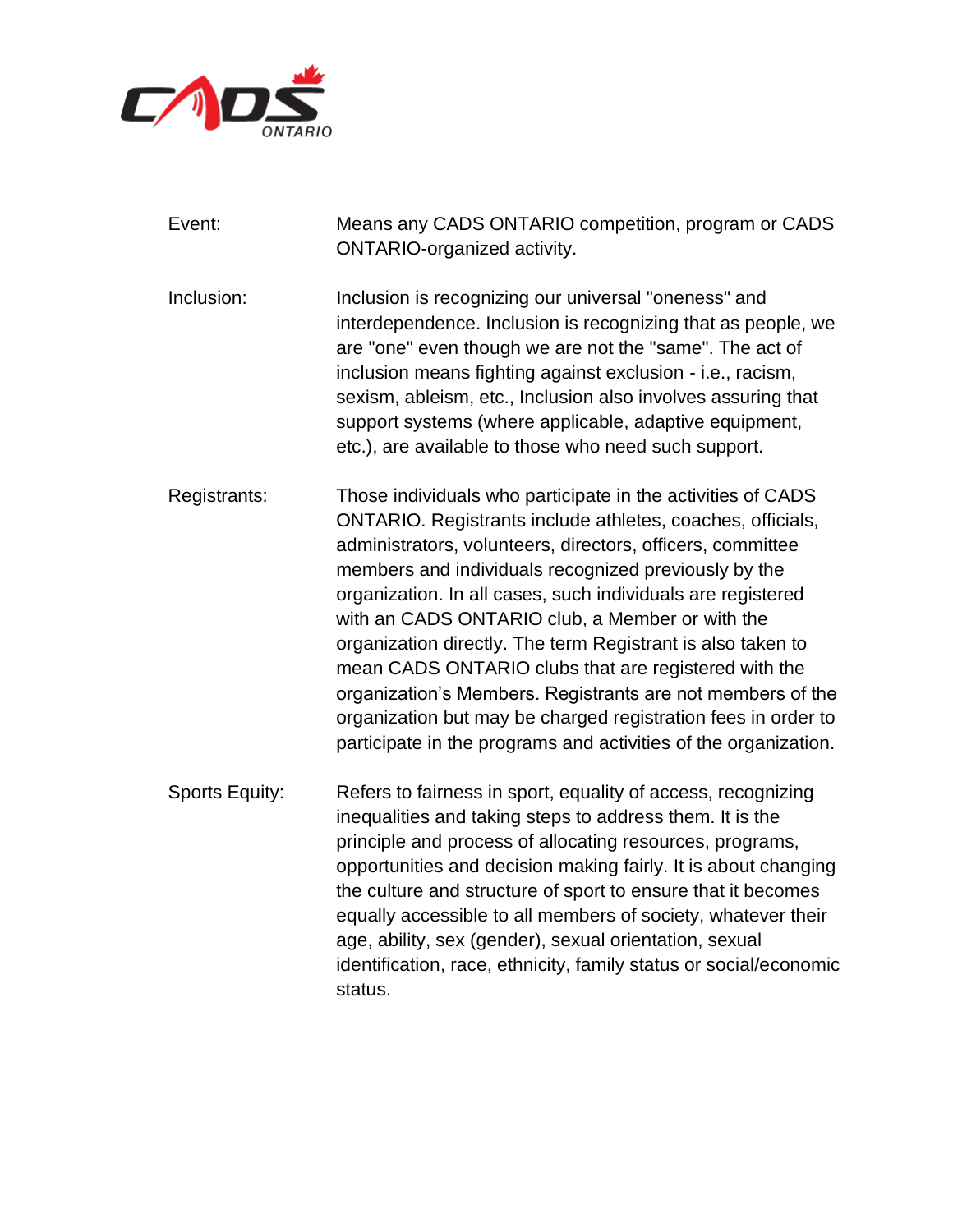

# **2. APPLICATION OF POLICY**

- a) CADS ONTARIO will work to ensure that inclusion and sport equity are key considerations when developing, updating or delivering CADS ONTARIO policies, governance, programs, projects and services.
- b) Leadership and Administration: CADS ONTARIO will ensure its by-laws use sex (gender) neutral language.
- c) CADS ONTARIO Inclusion Policy: CADS ONTARIO will ensure, at all levels within the organization there is equal opportunity to participate, compete, coach, officiate, administer, organize, lead, and instruct in a fair, and an unbiased environment.
- d) CADS ONTARIO shall declare publicly that it is an equal opportunity employer and respects the principles of pay equity in relationship to salaried employees.
- e) CADS ONTARIO shall practice non-discriminatory interview techniques and pay equity.
- f) CADS ONTARIO shall strive to have an inclusive balance of representation comprising its Board of Directors and committees.

## **3. EDUCATION AND PREVENTION**

- a) CADS ONTARIO believes that an effective education program is a cornerstone to achieving success of this policy, and equity in the CADS ONTARIO. Efforts will be made to raise the awareness and understanding of the importance of equity and inclusion, within CADS ONTARIO.
- b) CADS ONTARIO representatives participating at meetings both internal and external to the organization shall understand and be committed to the principles of inclusion and sport equity as set out in this policy, and actions at these meetings should reflect these principles.